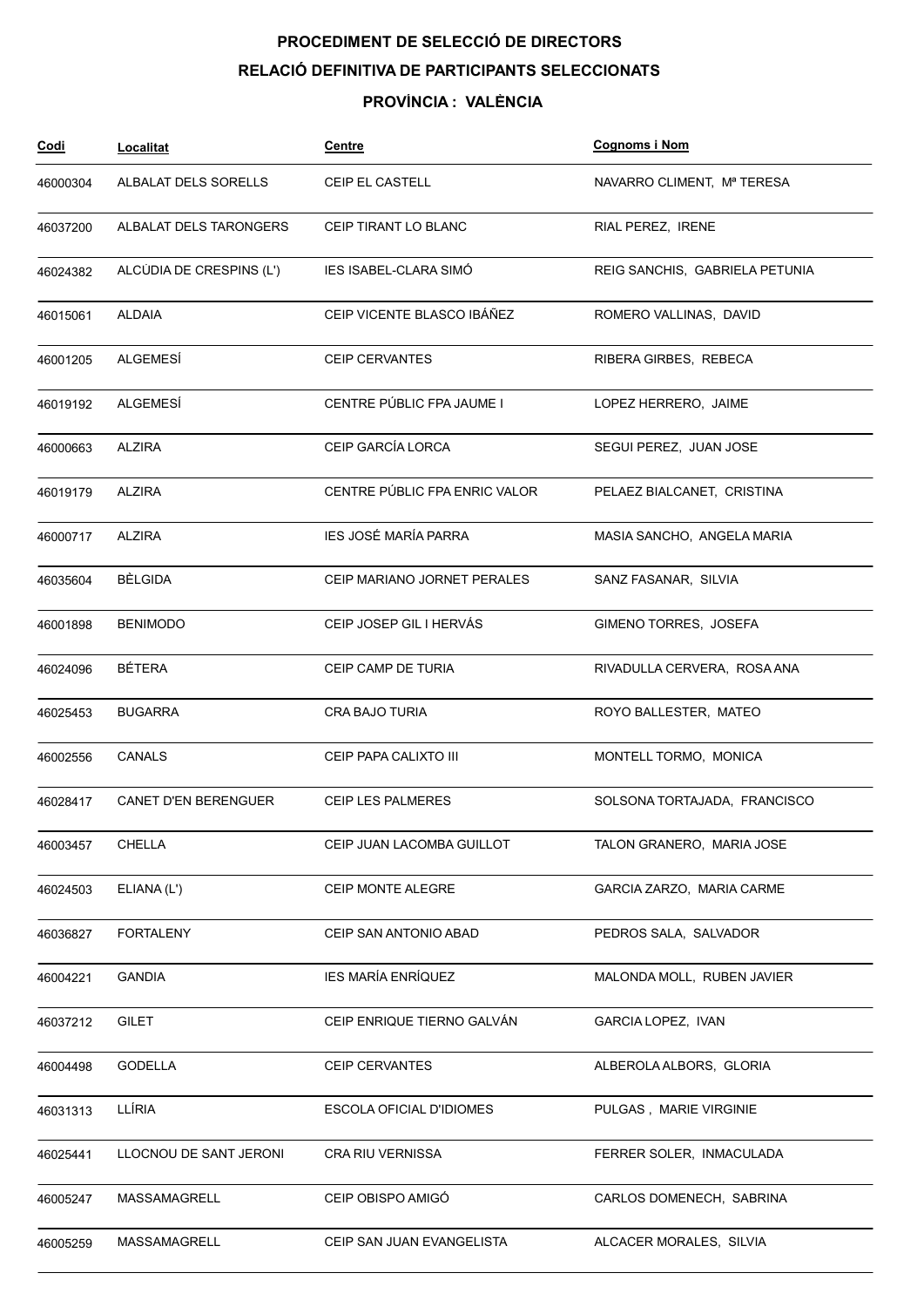## PROCEDIMENT DE SELECCIÓ DE DIRECTORS RELACIÓ DEFINITIVA DE PARTICIPANTS SELECCIONATS

### PROVÍNCIA : VALÈNCIA

| <u>Codi</u> | <b>Localitat</b>         | <b>Centre</b>                 | <b>Cognoms i Nom</b>           |
|-------------|--------------------------|-------------------------------|--------------------------------|
| 46005739    | <b>MONTESA</b>           | CEIP VICENT BLASCO IBÁÑEZ     | PLA MARTINEZ, SONIA            |
| 46024059    | <b>MONTITXELVO</b>       | CRA SERRA DEL BENICADELL      | MOMPO ALBERT, HILDA            |
| 46023924    | <b>MONTSERRAT</b>        | <b>IES ALCALANS</b>           | MARTOS LLACER, MARIA ESTHER    |
| 46005946    | <b>OLIVA</b>             | <b>IES GABRIEL CÍSCAR</b>     | RUIZ GARCIA, JESUS JOAN        |
| 46037224    | PETRÉS                   | CEIP DOMINGUEZ ROCA           | ESTELLES MONTALT, PAU          |
| 46022543    | POBLA DE VALLBONA (LA)   | <b>IES LA VEREDA</b>          | OTEIZA GALDON, MARIA ICIAR DE  |
| 46023948    | POBLA LLARGA (LA)        | <b>IES PERE D'ESPLUGUES</b>   | REDONDO CHORDA, REBECA         |
| 46015356    | PUÇOL                    | EI LA MILOTXA                 | BERMUDEZ TORRENTE, ROSANA      |
| 46017432    | PUERTO SAGUNTO (EL)      | CEIP LA PINAETA               | GEA HUARTE, SUSANA             |
| 46017559    | PUERTO SAGUNTO (EL)      | CEIP MEDITERRÁNEO             | LOPEZ CRISPIN, MARIA CARMEN    |
| 46007487    | PUERTO SAGUNTO (EL)      | CEIP NUESTRA SEÑORA DE BEGOÑA | MARCO CUADRADO, PEDRO          |
| 46003317    | QUATRETONDA              | CEIP RAFAEL ALTAMIRA          | BLASCO BENAVENT, AURORA        |
| 46024515    | RIBA-ROJA DE TÚRIA       | CEIP CAMP DE TÚRIA            | TORRES CASTRO, MÓNICA          |
| 46007281    | RIBA-ROJA DE TÚRIA       | <b>CEIP CERVANTES</b>         | SAEZ LASSO, PATRICIA           |
| 46019805    | <b>SILLA</b>             | CEIP EL PATI                  | CELDA BENEDICTO, MARIA VICENTA |
| 46008042    | SOLLANA                  | CEIP LÓPEZ MARCO              | BAY ESTEVE, M. AMPARO          |
| 46008364    | TAVERNES DE LA VALLDIGNA | CEIP SANT MIQUEL              | <b>BORRAS CHOFRE, ENRIC</b>    |
| 46029689    | <b>TORRENT</b>           | CEIP LES TERRETES             | SAFONT SOLER, MARIA AMPARO     |
| 46022920    | <b>TORRENT</b>           | <b>IES VELES E VENTS</b>      | DEL TORO ROSELLÓ, MARÍA LUZ    |
| 46012343    | VALÈNCIA                 | <b>CEIP CERVANTES</b>         | SORIANO CIVERA, MIREIA         |
| 46018141    | VALÈNCIA                 | CEIP CIUDAD DE BOLONIA        | ZACARES SANMARTIN, ALICIA      |
| 46012240    | VALÈNCIA                 | CEIP JESÚS                    | FERNANDEZ DOMENECH, HECTOR     |
| 46013451    | VALÈNCIA                 | CEIP JOSÉ SOTO MICÓ           | BEAS MONTAÑÉS, ALVARO          |
| 46012227    | VALÈNCIA                 | CEIP MONTOLIVET               | BADENES ROIG, ADAM             |
| 46017468    | VALÈNCIA                 | CEIP PABLO NERUDA             | CARDOSA SERRANO, Mª ANGELES    |